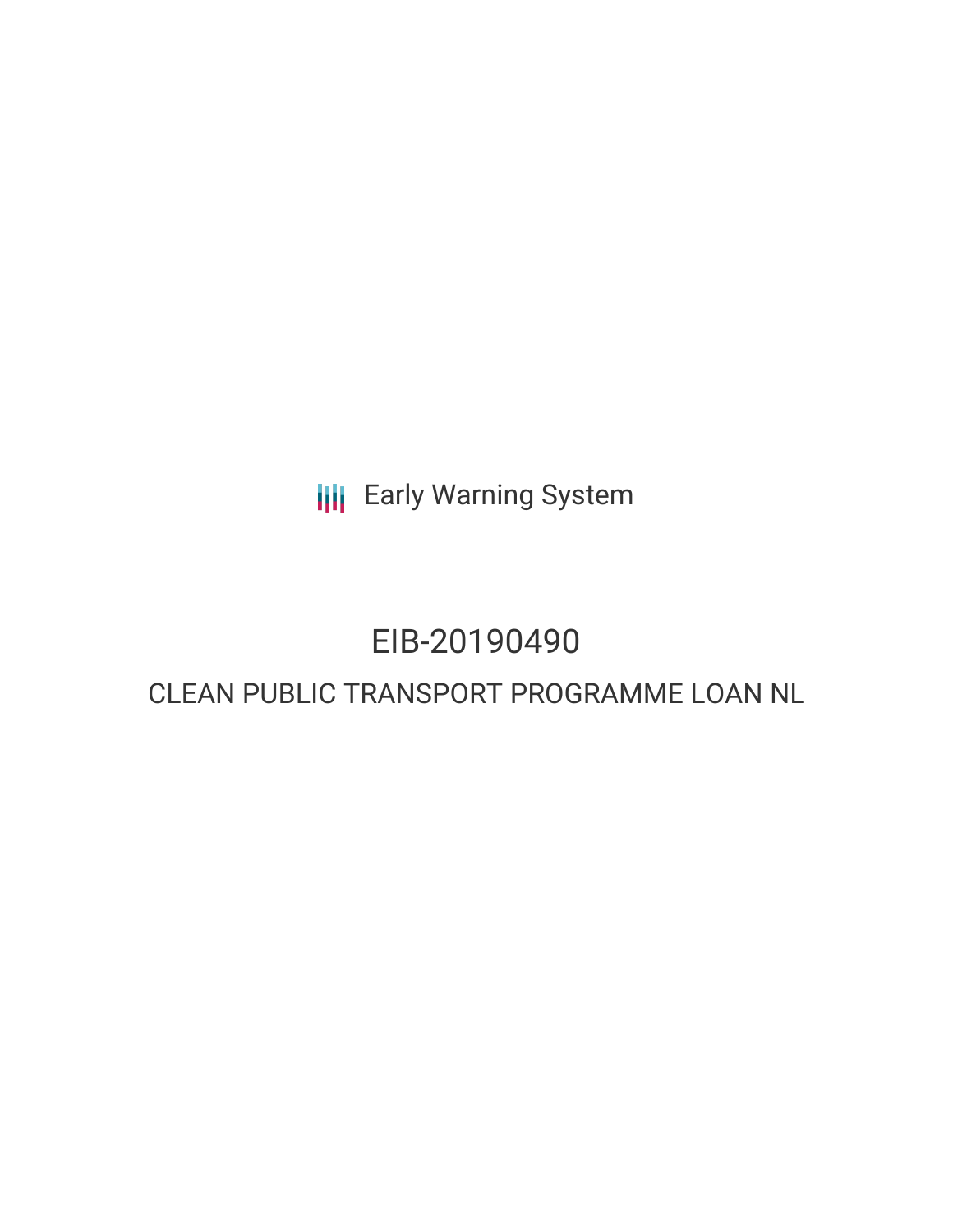

### **Quick Facts**

| <b>Countries</b>               | <b>Netherlands</b>             |
|--------------------------------|--------------------------------|
| <b>Financial Institutions</b>  | European Investment Bank (EIB) |
| <b>Status</b>                  | Proposed                       |
| <b>Bank Risk Rating</b>        | U                              |
| <b>Borrower</b>                | PRIVATE ENTITY(IES)            |
| <b>Sectors</b>                 | Transport                      |
| <b>Investment Type(s)</b>      | Loan                           |
| <b>Investment Amount (USD)</b> | \$276.93 million               |
| <b>Loan Amount (USD)</b>       | \$276.93 million               |
| <b>Project Cost (USD)</b>      | \$775.40 million               |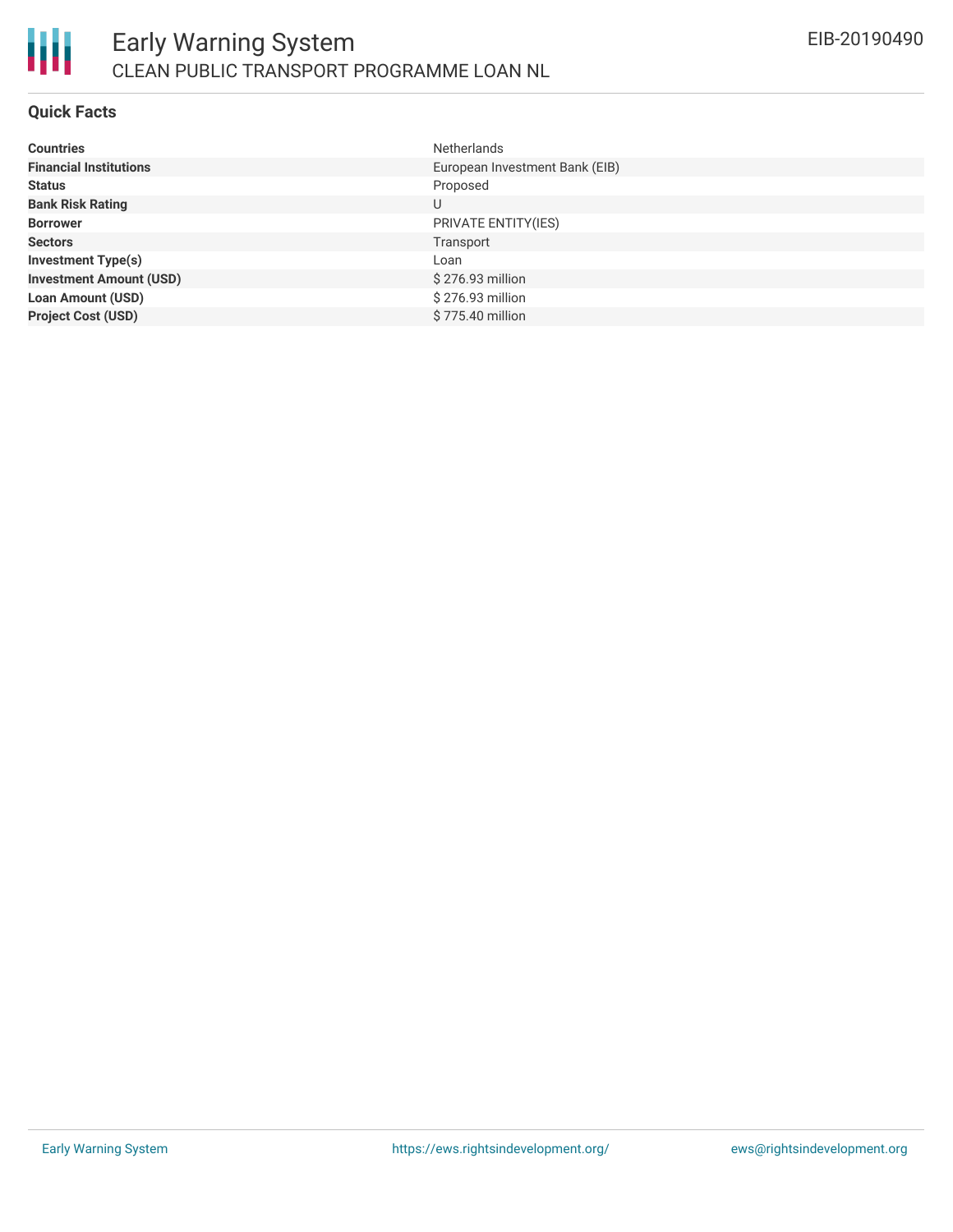

### **Project Description**

According to EIB website, the project will finance the deployment of zero emission public transport fleets and the associated infrastructure in the Netherlands. Investments financed under the programme will be predominantly related to electric and hydrogen powered bus fleets. The programme falls under the Cleaner Transport Facility.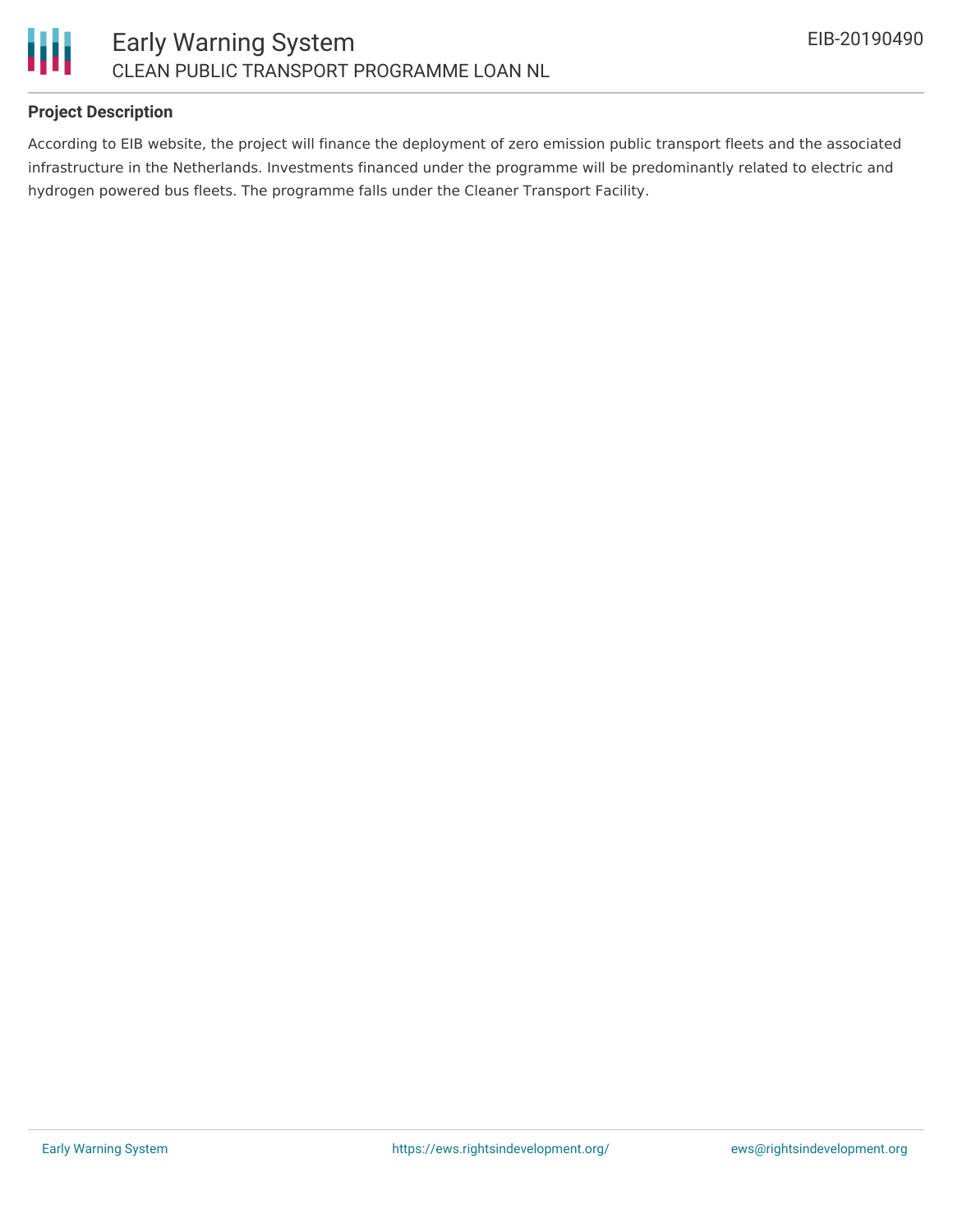# 朋

### **Investment Description**

European Investment Bank (EIB)